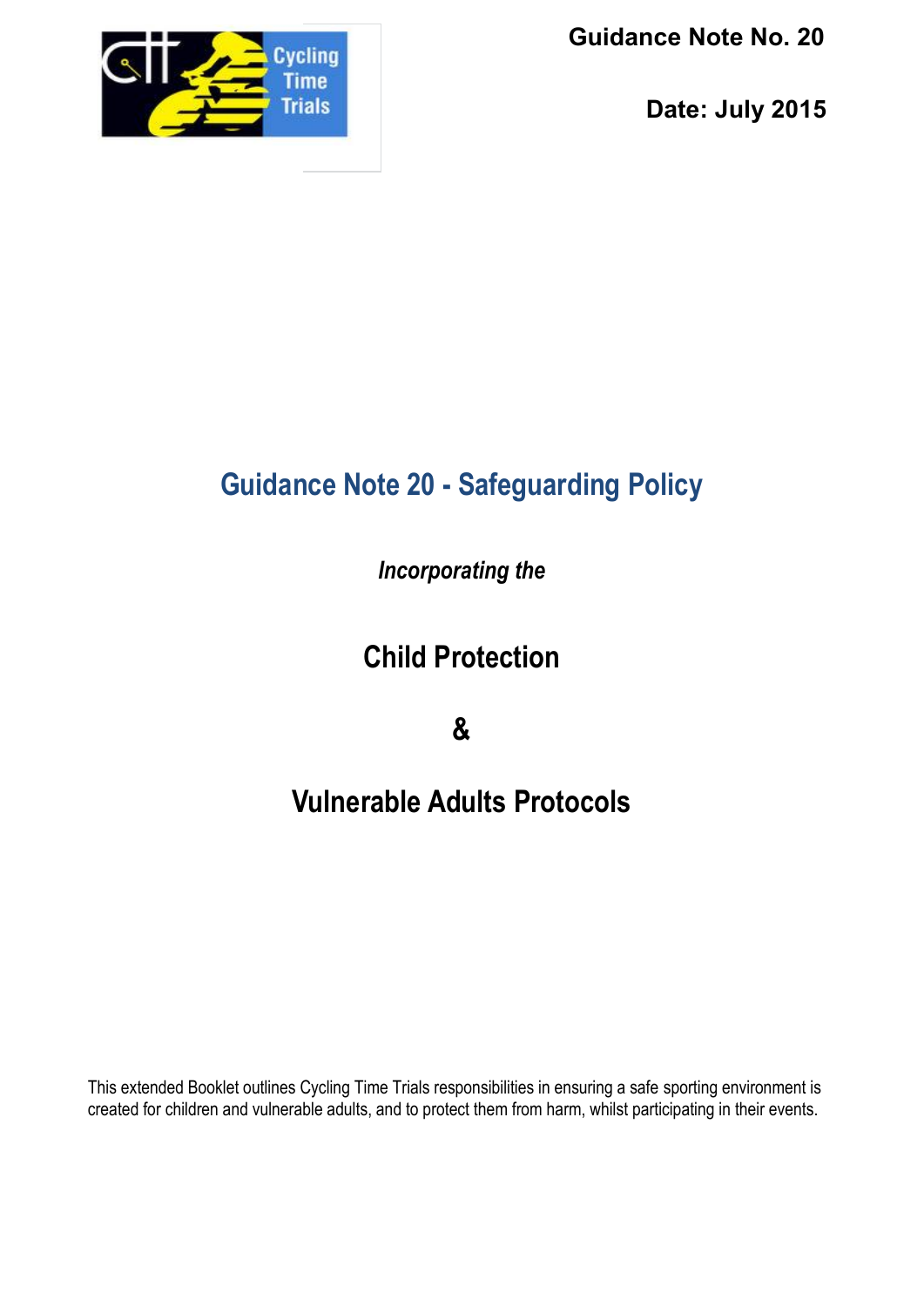# **Safeguarding Policy**

It is the policy of Cycling Time Trials to safeguard its members, volunteers and staff from physical, sexual and emotional harm while participating in any event organised by us or our representatives. The Company will take all reasonable steps to ensure that, through relevant procedures and training, everyone involved in any event work together in a safe environment. The main objective of Cycling Time Trials is to provide national uniformity in the conduct of events and to take any steps which may be necessary to continue the long standing aims, standards and well being of the sport.

Cycling Time Trials is involved in many different activities, but most of its events are held on the public highway. It is important that events are promoted and held in a way that is safe and promotes the well being of both participant and organisers including volunteers.

## **1. Code of conduct for adults**

All adults volunteering or working for Cycling Time Trials need to be aware of the impact that their behaviour has upon the participants and their families, particularly younger members. The trust required between participants and organisers, especially younger participants, is fundamental to organising safe events and should never be jeopardised.

## **2. As an adult working or volunteering for Cycling Time Trials it is expected that you will always:**

- $\leftarrow$  Respect everyone as an individual
- $\leftarrow$  Provide a good example of acceptable behaviour
- $\bigstar$  Respect everyone's right to personal privacy
- $\bigstar$  Be available to listen and, if necessary, refer to more appropriate help
- $\bigstar$  Be sensitive to other people's likes and dislikes
- $\uparrow$  Try to ensure that your actions cannot be misunderstood or cause offence and are acceptable within a relationship of trust
- $\div$  Show understanding when dealing with sensitive issues
- $\downarrow$  Plan not to put yourself in a situation where you are alone and or isolated with a young person
- $\downarrow$  Adhere to the Cycling Time Trials policies, which can be found on our website
- $\ddot{\phantom{1}}$  Be aware that you are accountable for your actions to the participants in events and to Cycling Time **Trials**

### **3. You must not:**

- $\downarrow$  Permit abusive behaviour such as bullying, ridiculing or taunting
- $\div$  Have inappropriate physical or verbal contact with others
- $\downarrow$  Jump to conclusions or make assumptions about others without checking facts
- Encourage inappropriate attention-seeking behaviour such as 'crushes'
- $\triangleq$  Show favouritism to anyone
- $\bigstar$  Make suggestive remarks or actions, even in jest
- $\bigcup$  Deliberately place yourself or others in a compromising situation
- $\bigstar$  Believe 'it could never happen to me'.

## **4. Risk prevention**

Cycling Time Trials is committed to ensuring its members:

- $\leftarrow$  Enjoy cycling and cycle racing
- $\bigstar$  perform their own personal best in events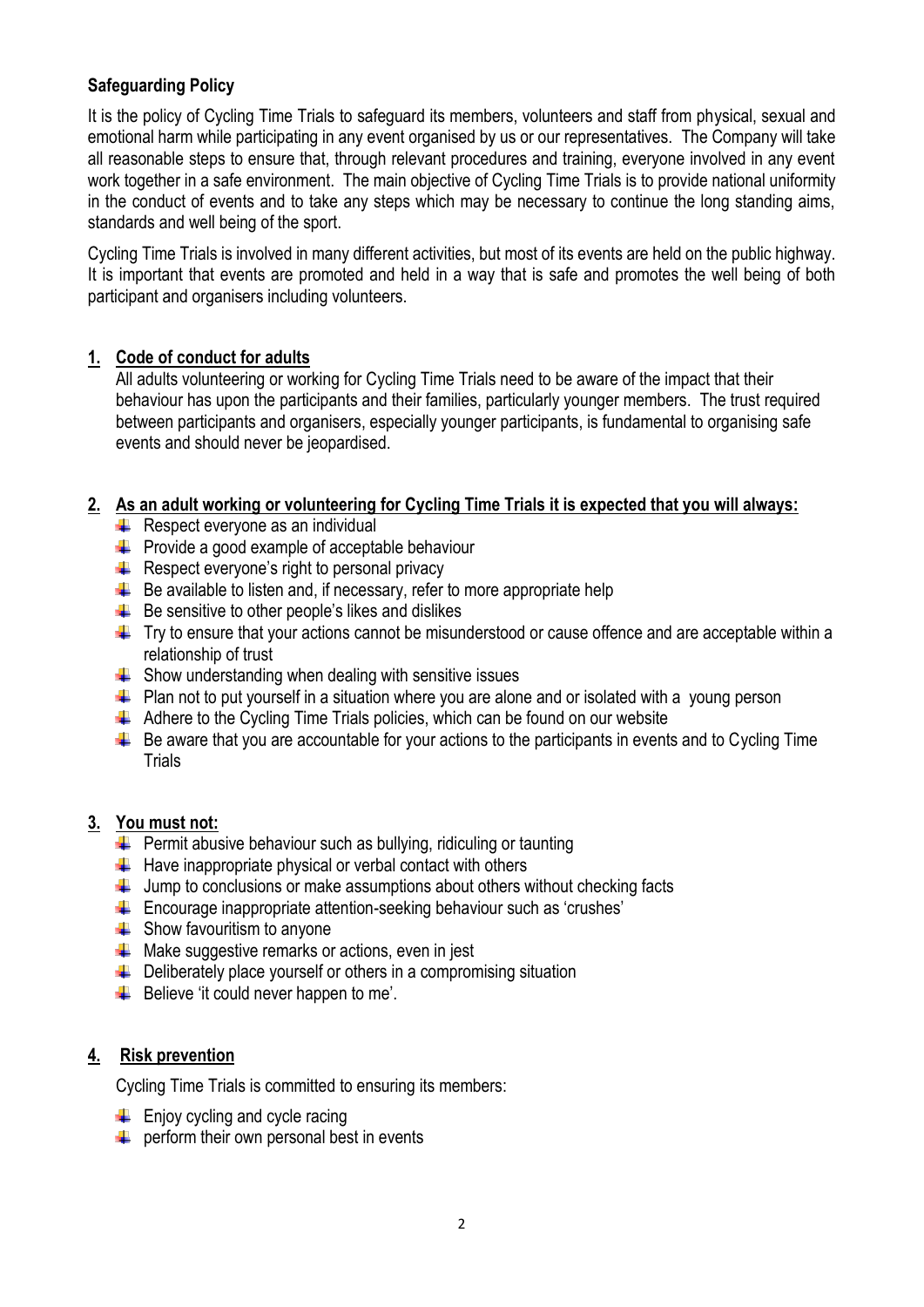Organisers will help ensure cycling events take place in safe environments by identifying potential hazards and concerns on any course and in any venue used.

Risk can be reduced in venues by ensuring:

- $\leftarrow$  Clear access
- $\bigstar$  Adequate space for activities
- $\triangleq$  Security
- Fire/emergency procedures
- $\downarrow$  Identification (and recording) of existing damage to facilities
- $\triangleq$  Adequate/appropriate equipment or facilities
- $\downarrow$  Identification of existing hazards, (objects, uneven surfaces, etc.)
- $\triangleq$  Other uses of a venue
- $\triangleq$  You should also check
	- o Traffic/parking in the area
	- $\circ$  Animals in adjoining fields (e.g. farm animals)
	- o Bodies of water (e.g. ponds, rivers, streams, etc)

## **5. A Safe Space - online**

Organisers use technology increasingly to communicate with members and this brings new risks which they need to be aware of and manage in order to safeguard everyone.

- $\downarrow$  If via e-mail, save the message and any replies, copy another member into the e-mail
- $\downarrow$  Use appropriate language, do not use any words or phrases which could be misinterpreted
- $\ddot{\phantom{1}}$  Ensure any images you use or send are appropriate and the external hyperlinks you include do not lead to inappropriate content

## **6. Accidents**

Even in a well run event accidents will occur. Organisers, members and participants must:

- $\downarrow$  Make sure they are aware of the policies and procedures to follow in case of accidental injury either on courses as part of the race or in other venues and circumstances
- $\downarrow$  Make sure you know who the first aiders at events are and how to contact them
- $\downarrow$  Ensure the person who is injured is kept safe and calm while help is summoned
- $\ddot{\phantom{1}}$  Ensure other members and participants are kept safe and calm and adequately supervised while the accident is being dealt with
- $\downarrow$  Ensure emergency contact details of each participant are kept available in case of accidents

## **7. Concerns and disclosures**

Cycling Time Trials has effective policies in place which outline how to deal with concerns and disclosures, whether from staff, volunteers, competitors, parents or from members of the public.

Organisers and members must report any concerns about the health and safety of an individual to the Safeguarding Officer. This can include changes in habits, unkempt appearance, hygiene, general behaviour, overheard conversations, etc.

If told of an incident or concern you must:

- $\leftarrow$  Remain calm
- $\leftarrow$  Listen carefully
- $\div$  Show concern but not in a way which causes more distress
- $\downarrow$  Ask questions for clarification of what happened, e.g., Time, date etc, but do not investigate the incident/issue
- $\bigstar$  Explain who you will tell, and why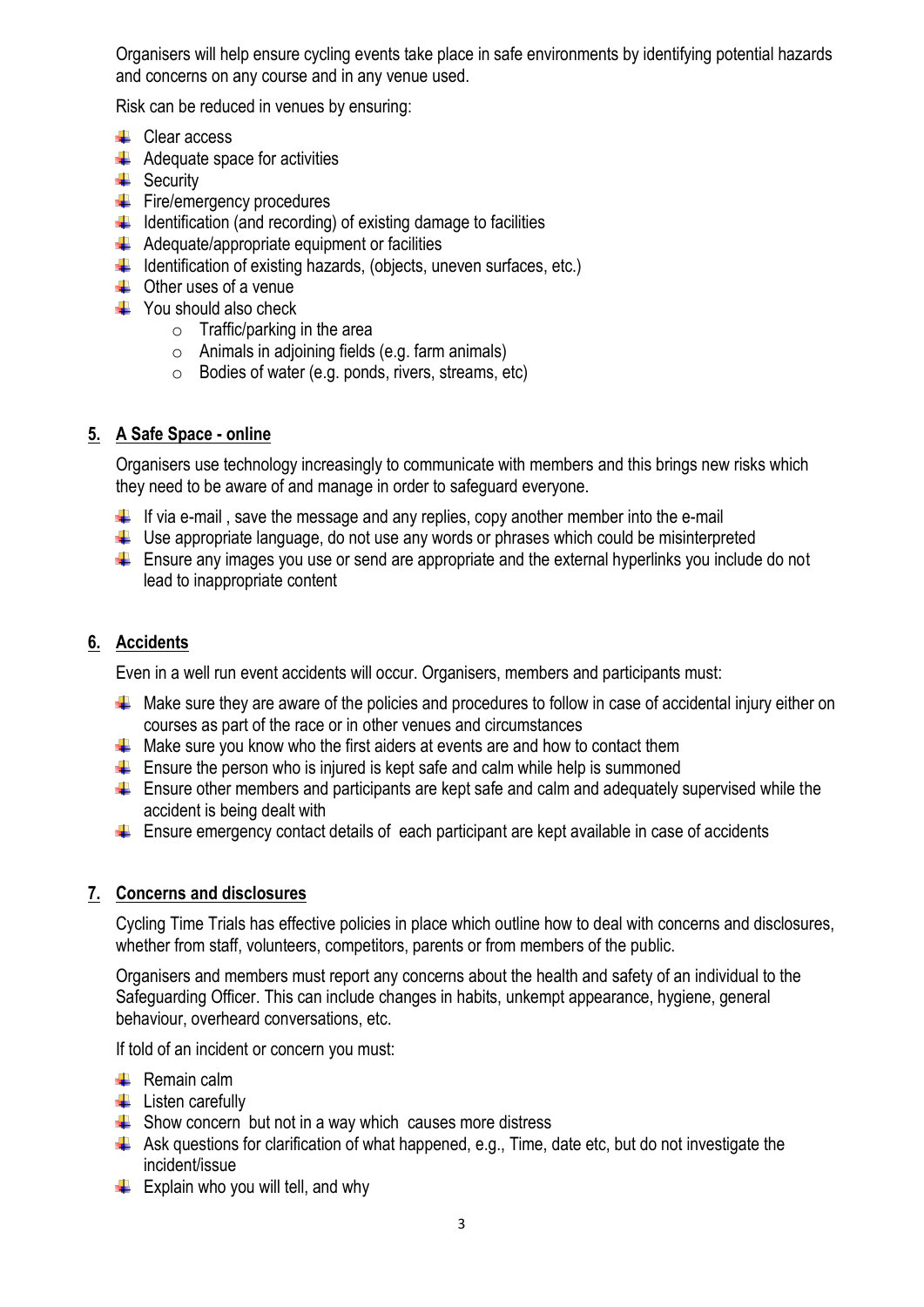- **←** Don't interrupt
- $\downarrow$  Don't jump to conclusions
- $\downarrow$  Don't offer instant solutions
- Report the issue/incident in writing to: David Barry, 85 Waveley Road, Sherbourne Gardens, Coventry. CV1 3PQ as soon as is reasonably practicable, using the Initial Issue/Concern Reporting form (CTT GN20 Appendix 1)

# **8. A Safe Environment**

Cycling Time Trials has a Safeguarding Officer to report any issues /disclosures/concerns by sending an e-mail to David Barry [\(safeguarding@cyclingtimetrials.org.uk](mailto:safeguarding@cyclingtimetrials.org.uk))

# **9. Glossary of terms used**

| <b>CTT</b>                  | Cycling Time Trials; the Company                                          |  |
|-----------------------------|---------------------------------------------------------------------------|--|
| <b>The Company</b>          | CTT and its successors, transferees and assigns                           |  |
| <b>Members</b>              | Affiliated clubs, and members of the Headquarters Club                    |  |
| Organiser(s)                | A person nominated by an affiliated club to promote approved cycle events |  |
| Participant(s)              | Competitor(s) in an approved Open or Club event                           |  |
| <b>Safeguarding Officer</b> | Person defined by Cycling Time Trials who deals with any complaint raised |  |
| Volunteer(s)                | Organiser(s), marshals, and other person(s) involved in an event          |  |
| <b>Young members</b>        | Participant under the age of 18 years and older than 12 years             |  |

# **10. References**

| <b>Children's Act 1989</b>            |                                      |  |
|---------------------------------------|--------------------------------------|--|
| <b>Protection of Freedom Act 2012</b> |                                      |  |
| <b>CTT GN 20 Appendix 1</b>           | Initial Issue/Concern Reporting form |  |
| <b>CTT GN 20 Appendix 2</b>           | Photographs & Images of Children     |  |
| <b>CTT GN 20 Appendix 3</b>           | Defining child abuse                 |  |
| CTT GN 18                             | Accident/Incident guidance note      |  |
| CTT GN 22                             | <b>Formal Risk Assessments</b>       |  |
| <b>CTT Entry form</b>                 | <b>Parental Consent</b>              |  |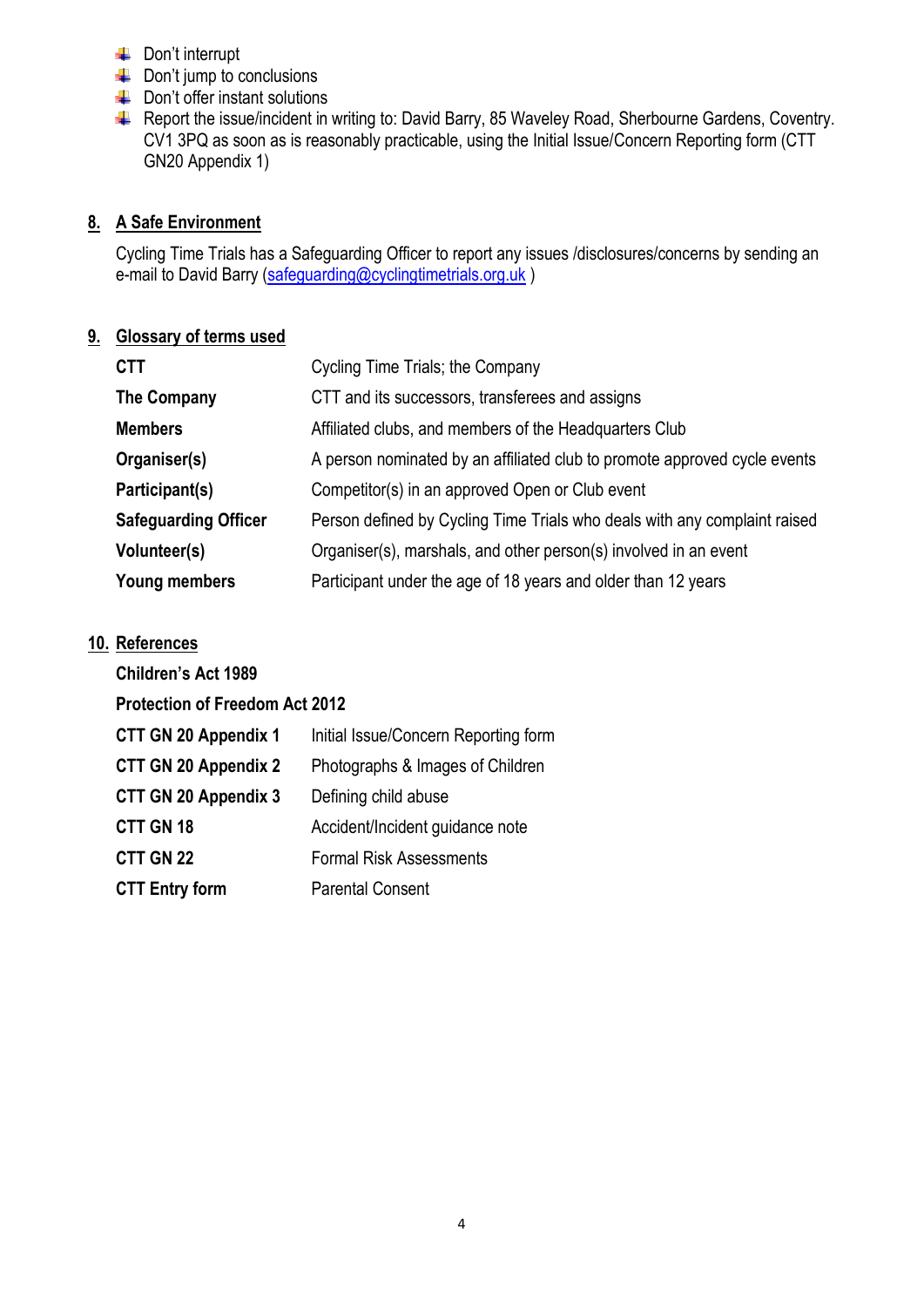| <b>CTT GN 20 Safeguarding Policy</b> |  |  |
|--------------------------------------|--|--|
| <b>Appenxix 1</b>                    |  |  |
| <b>July 2015</b>                     |  |  |

# **Initial Issue/Concern Reporting Form**

Please provide information on this form, if you have a concern or an issue relating to someone or something at your cycling club, or anything related during an approved open or club event.

| Name of child/adult:      | Address: |
|---------------------------|----------|
|                           |          |
|                           |          |
| <b>Male/Female</b>        |          |
| <b>Age/Date of Birth:</b> | Club:    |
|                           |          |
|                           |          |

| What is the issue/concern? (Include details of the person whose behaviour has raised issues/concerns): |                   |  |
|--------------------------------------------------------------------------------------------------------|-------------------|--|
|                                                                                                        |                   |  |
|                                                                                                        |                   |  |
|                                                                                                        |                   |  |
|                                                                                                        |                   |  |
| If applicable, when and where did this issue/concern occur?                                            |                   |  |
|                                                                                                        |                   |  |
|                                                                                                        |                   |  |
|                                                                                                        |                   |  |
|                                                                                                        |                   |  |
| Do you have any other comments?                                                                        |                   |  |
|                                                                                                        |                   |  |
|                                                                                                        |                   |  |
|                                                                                                        |                   |  |
|                                                                                                        |                   |  |
| Your Name:                                                                                             | Club:             |  |
|                                                                                                        | <b>Club Role:</b> |  |
| Address:                                                                                               | Email address:    |  |
|                                                                                                        |                   |  |
|                                                                                                        | Tel/mobile:       |  |
|                                                                                                        |                   |  |

Please send this form to the CTT Safeguarding Officer at: [safeguarding@cyclingtimetrials.org.uk](mailto:safeguarding@cyclingtimetrials.org.uk)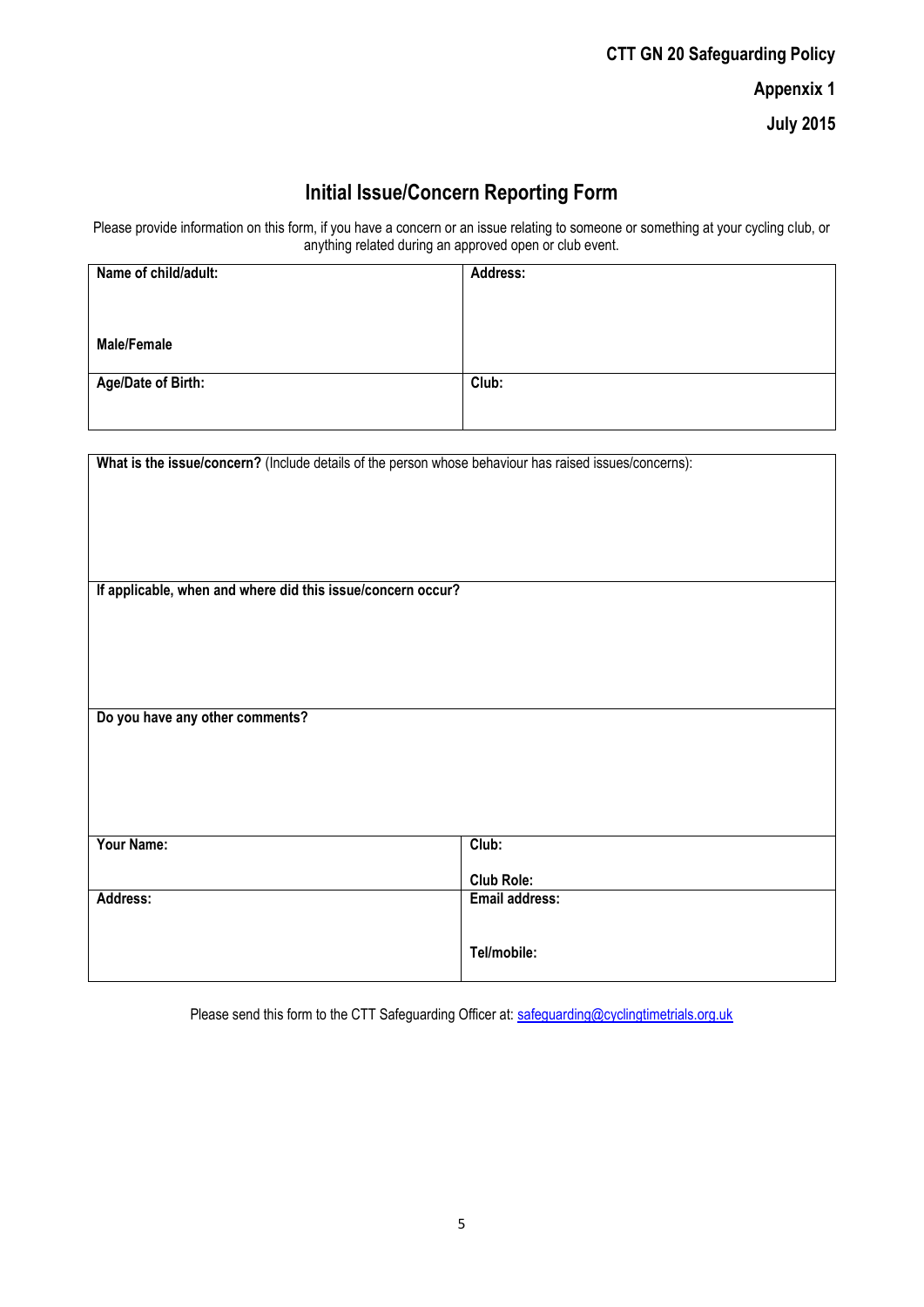# **Use of the Initial Issue/Concern Reporting Form**

# **What should be reported?**

The welfare of the child and vulnerable adult is paramount. In order to assist CTT and your club in upholding this principle you are asked to complete the form for any issues/concerns or incidents. When completing the form please give full names and addresses and their club roles. Concerns may be about behaviour of any child or adult involved at your club, or during an event, could include:

- $\leftarrow$  General concerns about a child's welfare
- $\ddot{\phantom{1}}$  Concerns relating to a safeguarding incident, eg bullying or poor practice
- $\triangleq$  Suspicions or allegations of misconduct
- Breaches of CTT Safeguarding Policy, or your club's Code of Conduct
- Allegations of abuse made by or against any young person or adult.

If you would like further details of what should be reported please refer to the *CTT Safeguarding*  Policy (CTT GN 20) which can be found on the CTT website [www.ctt.org.uk](http://www.ctt.org.uk/)

To discuss a specific concern or issue please contact the CTT Safeguarding Officer in the first instance.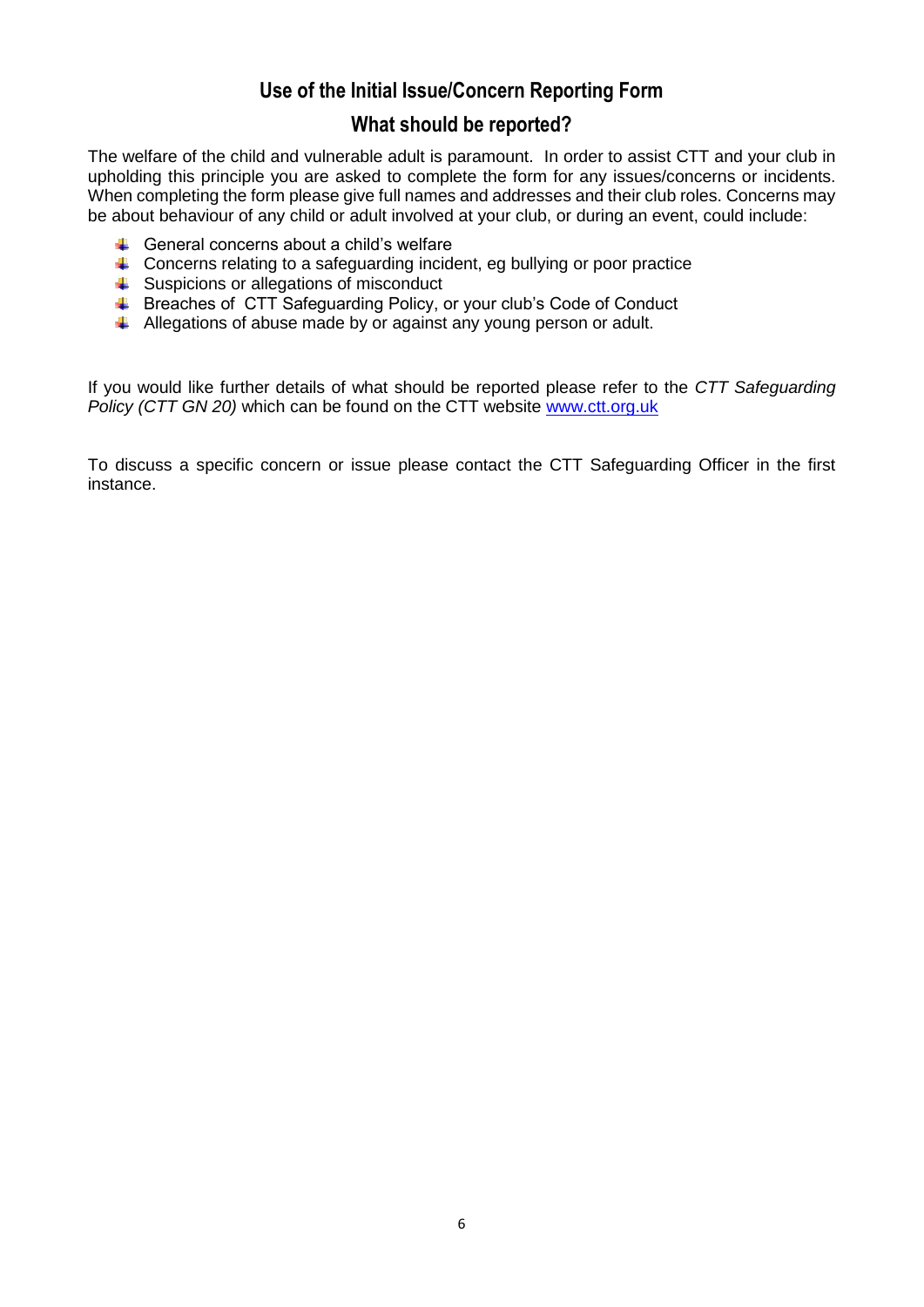#### **Photographing and videoing children in sport**

Cycling Time Trials has adopted the NSPCC's Child Protection in Sport Unit (CPSU) guidance to provide a benchmark to make informed decisions and to promote good practice and challenge practice that is harmful to children.

Parents/carers often want to be able to celebrate the achievements of their children when taking part in sporting activities through taking photographs or videos. Sports organisations may also want to promote their activities to encourage increased participation. The Child Protection in Sport Unit does not advocate the banning of photography and the use of images and videos of children, but recommends that appropriate and proportionate safeguards should be in place to ensure a safe sporting environment for children and young people. This briefing will help to ensure that all necessary steps are taken to protect children and young people from the inappropriate use of their images in resources and media publications, on the internet and elsewhere. The guidance applies whether images are taken using cameras, mobile phones or any other equipment.

#### **What are the potential concerns?**

There have been concerns about the risks posed directly and indirectly to children and young people through the use of images (photographs and videos) on sports websites, social networks and other publications. Images can be used as a means of identifying children when associated with personal information e.g. this is X who lives at  $y$ ; X is a member of the z sports club and likes a certain music group. This information can make a child vulnerable to an individual who may wish to contact and start to "groom" that child for abuse – online (e.g. through websites or social networking) or through direct contact in the off-line, 'real' world. Information placed on the internet has also been used by estranged parents (e.g. in adoption or domestic violence circumstances) to identify, trace and cause significant difficulties for children.

Secondly the content of photographs can itself be inappropriate, or be used or adapted for inappropriate use. There is evidence of inappropriate or adapted material finding its way onto sites showing child abuse images, and of inappropriate images being shared between groups of offenders.

Cycling Time Trials recommends that affiliated clubs develop a policy in relation to the use of images of young athletes on their websites and in other publications. The clubs will need to make decisions about the type of images they consider suitable and that appropriately represent the club, without putting children at increased risk. They will want to ensure that parents, young people and others understand and support their policy. When assessing the potential risks in the use of images of athletes, the most important factor is the potential for inappropriate use of images of children.

Cycling Time Trials is aware of the potential risks and have taken appropriate steps of the potential for misuse of images and how they can be reduced.

#### **Cycling Time Trials has interpreted the CPSU guidance to adopt the following principles:**

- $\ddot{\phantom{1}}$  the interests and welfare of children taking part in sporting activities is paramount
- $\uparrow$  children and their parents/carers have a right to decide whether their images are taken, and how these may be used
- $\ddot{\phantom{1}}$  children and their parents/carers must provide written consent for their images to be taken and used
- consent is only meaningful when the club or organisation ensures that children and their parents/carers understand the nature of potential risks associated with the intended type, use and distribution of the images

#### **Easy rules to remember are:**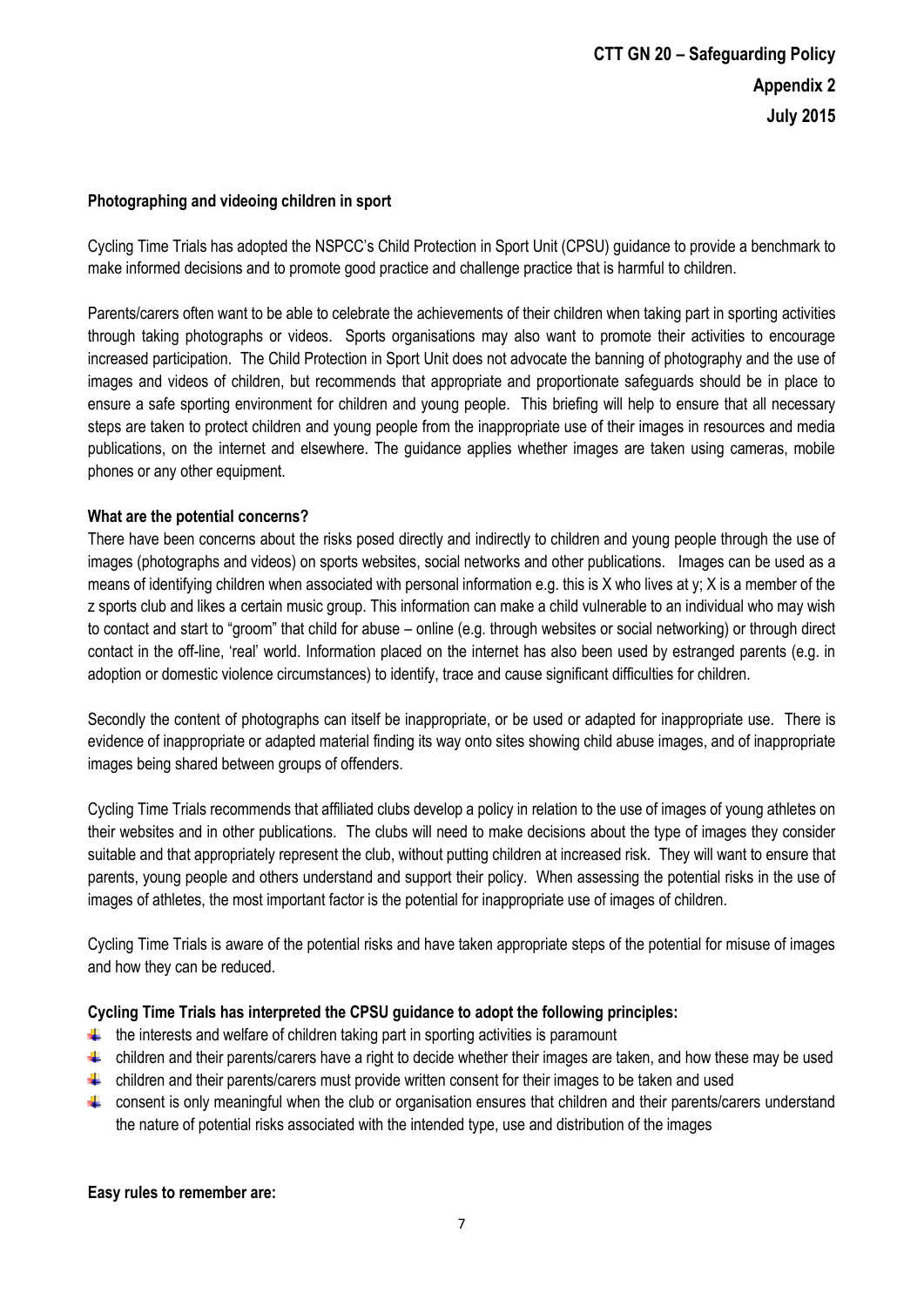Where possible do not include the name of a child whose image is being used.

If naming a child or group of children in an image, only use their first names, as this will reduce the risk of inappropriate, unsolicited attention from people within and outside the sport.

Avoid the inclusion of other detailed information about individual children.

Ask for the child's permission to use their image. This ensures that they are aware of the way the image is to be used to represent the sport. A Child's Permission Form is one way of achieving this.

Ask for parental permission to use an image of a young person. This ensures that parents are aware of where and how the image of their child will be used to represent the club, event or sport (e.g. in a sports magazine, on a website, or on Facebook). Developing or adopting a Parental Permission Form is one way of achieving this. Ensure parents understand the nature of the potential risks associated with the intended use of the image/s.

Be clear about how and for how long images will be securely stored (including how access to the images, associated consents and other information will be controlled)

Only use images of children in suitable dress/kit to reduce the risk of inappropriate use.

Images should positively reflect young people's involvement in the activity (e.g. showing smiling participants rather than anxious or unhappy ones) and promote the best aspects of the sport.

With regard to the actual content it is difficult to specify exactly what is appropriate given the wide diversity of sports. However there may be some sports activities (e.g. gymnastics or swimming) where the risk of potential misuse is much greater than for other sports. With these sports the content of the photograph should focus on the activity rather than on a particular child and should avoid full face and body shots. So for example shots of children in a pool would be appropriate or, if poolside, waist or shoulder up.

Create and publicise a procedure for reporting the abuse of images or the use of inappropriate images, to reduce the risks to children. Follow Cycling Time Trials safeguarding procedures, ensuring both CTT's Safeguarding Officer and Children's Social Care and/or Police are informed.

#### **Guidelines for Use of Photographic Filming Equipment for Official Use at Cycling Events and Presentations**

Cycling Time Trials will only show or display what is considered appropriate in terms of content and behaviour.

Cycling Time Trials has issued Kimroy Photography with official accreditation which is worn at all times.

Organisers will inform children and parents on the Event Start List that a photographer will be in attendance and ensure they consent to both the taking and publication of films or photographs which feature and clearly identify their child (e.g. close ups, small group and team photos).

At many events, organisers and others will reasonably wish to take wide angle, more general photos of the event sites, opening and closing ceremonies, and so on. Separate to the issue of consents for 'identifying' photographs/footage of individual participants (as above) parents and children should at least understand that these types of images will be taken during, or at specific points in, the event e.g. information could be included on the parental consent form. It is not reasonable, practical or proportionate to require parental consents for taking these general types of images, or to preclude it on the basis of the concerns of a small number of parents.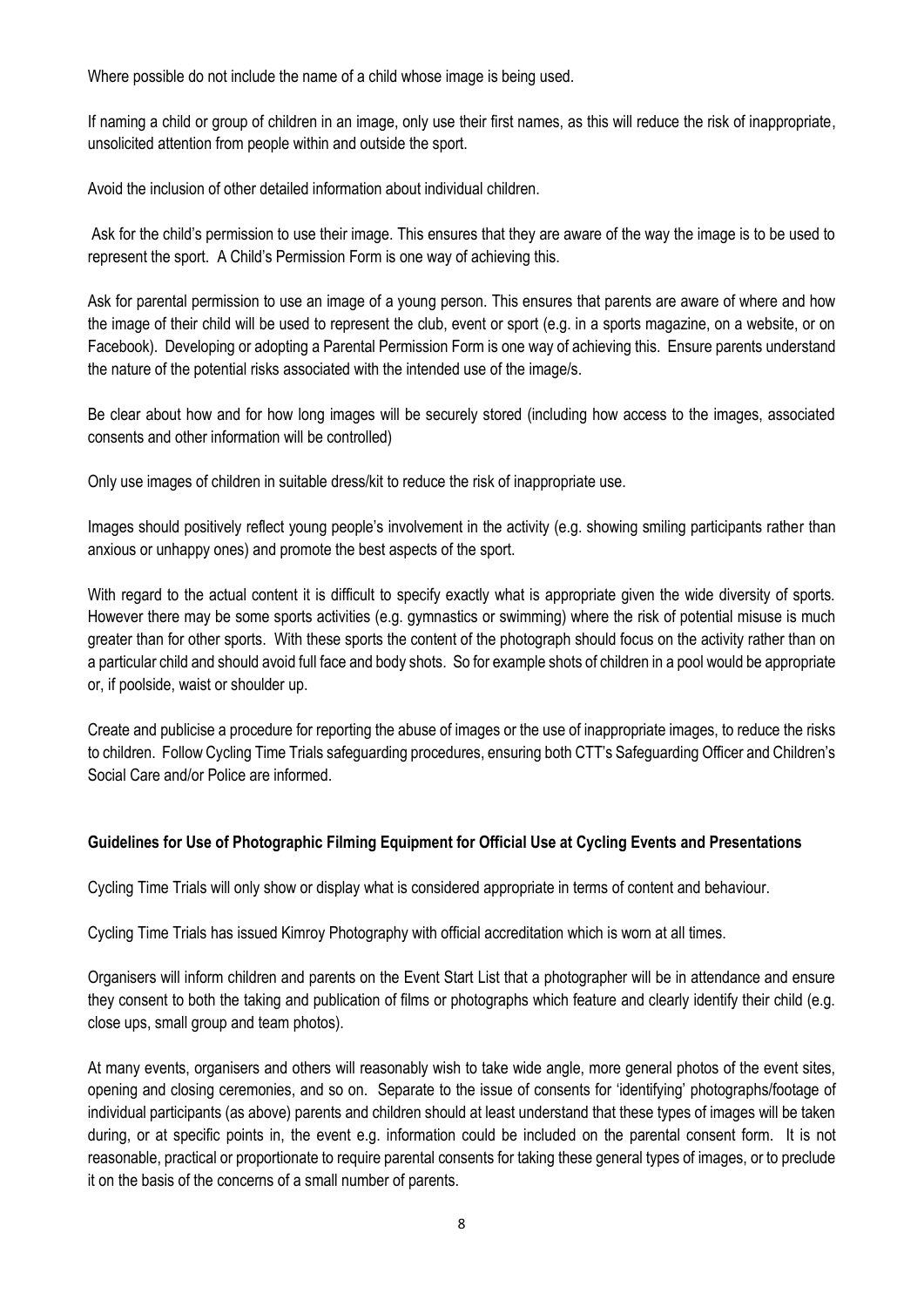Cycling Time Trials will not allow unsupervised access to children or one to one photo sessions at events.

Cycling Time Trials will not approve/allow photo sessions outside the event or at a child's home.

Children, parents and others should be informed that if they have concerns they can report these to the organiser.

Concerns regarding inappropriate or intrusive photography should be reported to the event organiser or official and recorded in the same manner as any other child protection concern.

Cycling Time Trials has given Kimroy Photography full ownership, retention and access to the images.

**Other professional photographers/filming/video operators** wishing to record the event should seek accreditation with either Cycling Time Trials National Secretary (Competition & Development) ([\(keith.lawton@cyclingtimetrials.org.uk\)](mailto:keith.lawton@cyclingtimetrials.org.uk), David Barry Safeguarding Officer [\(safeguarding@cyclingtimetrials.org.uk\)](mailto:safeguarding@cyclingtimetrials.org.uk) or the event organiser by producing their professional identification for the details to be recorded. Ideally, they should request this at least seven clear days before the event.

**Students or amateur photographers/film/video operators** wishing to record the event should seek accreditation, as stated above, by producing their student or club registration card and a letter from the club/educational establishment outlining their motive for attending the event and planned use of the material.

**Accreditation procedure**: a system should be established. As above, professionals should register prior to the event and their identification details be recorded. Ideally they should be:

- $\uparrow$  name and address of the person using the camera
- $\leftarrow$  names of subjects (if specific)
- $\ddot{\phantom{a}}$  the reason or use the images are being or intended to be put to
- $\ddot{\phantom{a}}$  signed declaration that the information provided is valid and that the images will only be used for the reasons given.

*NB: Cycling Time Trials has given official accreditation to Kimroy Photography to take photographs and images of all competitors at National Championships and Time Trial Series events.*

Ideally, identification details should be checked with the issuing authority prior to the event. On registering, promoters of events could consider issuing a coloured identification label on the day which can serve to highlight those who have accreditation but they must ensure that where events occur regularly, the colour and or type of identifying label is changed to prevent unofficial replication.

A clear brief about what is considered appropriate in terms of content and behaviour should be issued. It may include a list of any areas where photographic and recording equipment, including mobile phones, is forbidden under all circumstances (e.g. changing rooms, toilet areas). Unsupervised access to athletes or one to one photo sessions at event or photo sessions outside the events or at an athlete's home should not be approved/allowed.

#### **Guidelines for Use of Photographic Filming Equipment by Parents / Guardians / Spectators at Sporting Events**

If parents/guardians or other spectators are intending to photograph or video at an event they should also be made aware of Cycling Time Trials expectations.

Where practicable, spectators should be asked to register their interest to the organiser of an event if they wish to use photographic equipment.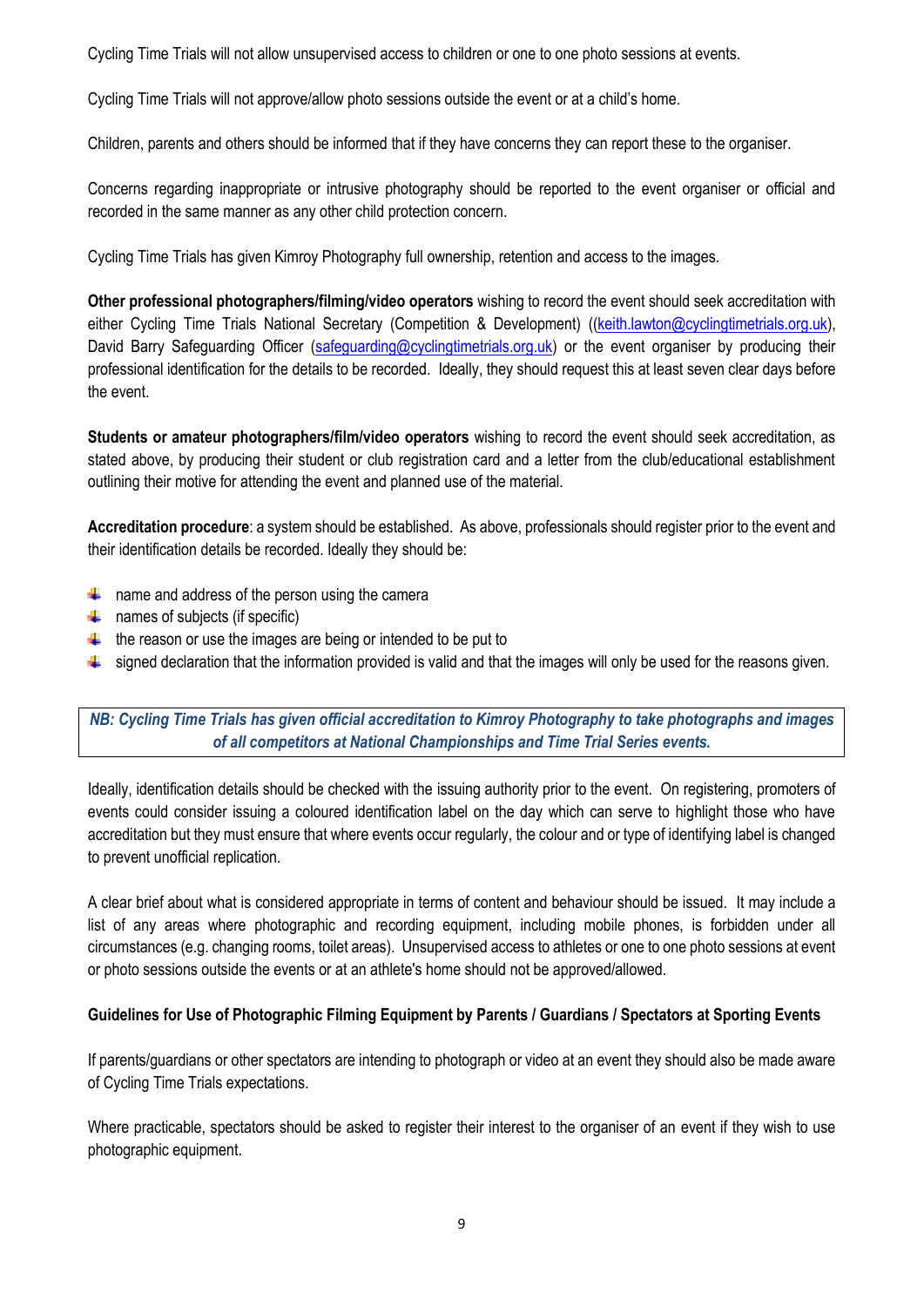It is helpful for the event organisers to provide some indication e.g. a sticker for each registered camera, or badge to be displayed by the spectator to help others recognise those who have registered, and respond to those who do not appear to have registered.

**Public information**: the specific details concerning photographic/video and filming equipment registration should, wherever possible, be published prominently in event programmes and where practicable, must be announced over the public address system, prior to the start of the event.

#### **The recommended wording is:**

*In line with the recommendation of Cycling Time Trials Safeguarding Policy, the promoters of this event request that any person wishing to engage in any video, zoom or close range photography should register their details with the organiser before carrying out any such photography. If parents have any particular concern about their young person being photographed or filmed they should notify the organiser.*

*The promoter reserves the right to decline entry to any person unable to meet or abide by the promoter's conditions. If you are concerned about any photography taking place at this event, please contact the promoter or event organiser who will be pleased to discuss this matter with you.*

#### **At club sessions**

There is no intention to prevent club coaches using videoing as a legitimate coaching aid. However, children/young people and their parents should be aware that this is part of the coaching programme and consent to it. Care should be taken in the secure storage of such materials and films. If clubs are concerned that someone they do not know is using their sessions for photography or filming purposes, they should ask them to leave and contact Cycling Time Trials Safeguarding Officer or (depending on the nature of the concerns) the police for further advice.

Clubs should include wording on their consent forms similar to the following;

*Name of club* will follow Cycling Time Trials guidance for the use of photographs and videoing for training/coaching purposes, a copy of which is available from David Barry [\(safeguarding@cyclingtimetrials.org.uk\)](mailto:safeguarding@cyclingtimetrials.org.uk).

*Name of club* will take all steps to ensure these images are used solely for the purposes they are intended. If you become aware that these images are being used inappropriately you should inform *name of club welfare officer* (telephone number) and Cycling Time Trials immediately. I consent to *name of club* photographing or videoing my child.

#### **Images of elite young athletes**

As young athletes progress higher up the competitive ladder within their sport, elite level events are increasingly likely to take place in a public arena. Event organisers and sports governing bodies will quite reasonably seek publicity to positively promote their sport, and elite young athletes receiving endorsements or sponsorship may well welcome positive media coverage on a local, regional or national level. Organisers retain their duty of care to these athletes and a responsibility to safeguard them. In respect of some elite young athletes aspects of the more general guidance around the use of images detailed above (for example avoiding the inclusion of names and some other personal details alongside photographs) are neither practical nor desirable.

It is important that other aspects of this guidance (for example about the nature, content and use of images; and about ensuring that photography sessions are supervised) are considered and applied. It is important for the athletes, their parents and media representatives to be clear about appropriate arrangements and ground rules for interviews, filming and photo sessions. Young elite athletes and their parents should be supported by the sports organisation and prepared to manage these and a range of other issues (including safeguarding concerns) that may arise as a result of their sporting success and increased public profile.

Many sports governing bodies already provide information, guidance and support to help athletes manage the media, for example in planning for media interviews.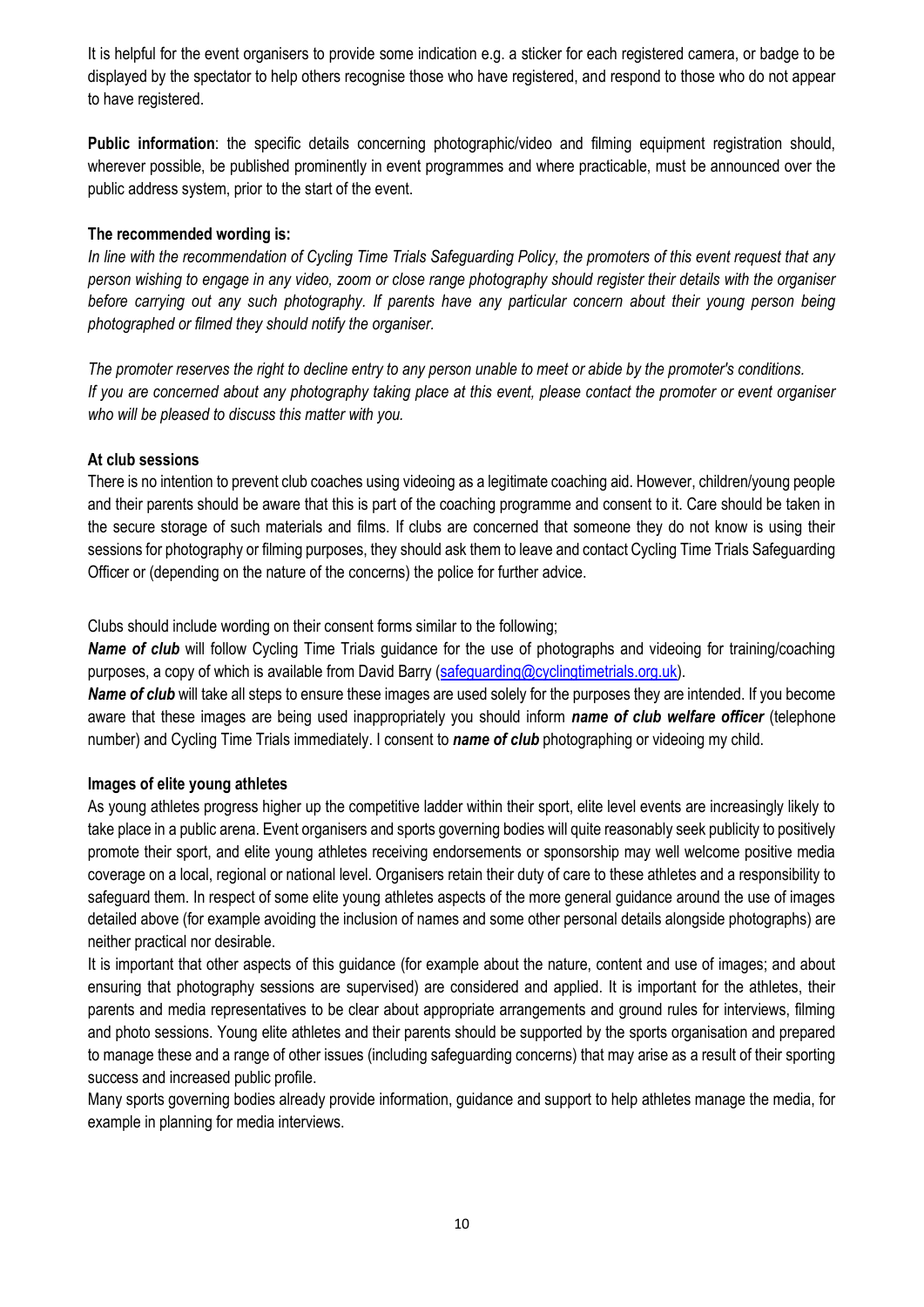#### **Defining child abuse**

Cycling Time Trials have adopted the NSPCC's Child Protection in Sport Unit (CPSU) guidance.

#### *Definition: Child abuse is any form of physical, emotional or sexual mistreatment or lack of care that leads to injury or harm.*

It commonly occurs within a relationship of trust or responsibility and is an abuse of power or a breach of trust. Abuse can happen to a child regardless of their age, gender, race or ability. Abusers can be adults (male or female) and other young people, and are usually known to and trusted by the child and family.

There are four main types of child abuse: **physical abuse**, **sexual abuse**, **emotional abuse** and **neglect**. The abuser may be a family member, or they may be someone the child encounters in a residential setting or in the community, including during sports and leisure activities. An individual may abuse or neglect a child directly, or may be responsible for abuse because they fail to prevent another person harming that child.

#### Physical abuse

- Physical abuse may involve hitting, shaking, throwing, poisoning, burning or scalding, drowning, suffocating, or otherwise causing physical harm to a child. Physical harm may also be caused when a parent or carer fabricates the symptoms of, or deliberately induces, illness in a child.
- Examples of physical abuse in sport may be when a child is forced into training and competition that exceeds the capacity of his or her immature and growing body; or where the child is given drugs to enhance performance or delay puberty.

#### Sexual abuse

Sexual abuse involves forcing or enticing a child or young person to take part in sexual activities, including prostitution, whether or not the child is aware of what is happening. The activities may involve physical contact, including penetrative (e.g. rape, buggery or oral sex) or non-penetrative acts. They may include non-contact activities, such as involving children in looking at, or in the production of, sexual online images, watching sexual activities, or encouraging children to behave in sexually inappropriate ways.

In sport, coaching techniques which involve physical contact with children could potentially create situations where sexual abuse may go unnoticed. The power of the coach over young performers, if misused, may also lead to abusive situations developing.

#### Emotional abuse

Emotional abuse is the persistent emotional maltreatment of a child such as to cause severe and persistent adverse effects on the child's emotional development. It may involve conveying to children that they are worthless or unloved, inadequate, or valued only insofar as they meet the needs of another person. It may feature age or developmentally inappropriate expectations being imposed on children. These may include interactions that are beyond the child's developmental capability, as well as overprotection and limitation of exploration and learning, or preventing the child participating in normal social interaction.

It may involve seeing or hearing the ill-treatment of another. It may involve serious bullying, causing children frequently to feel frightened or in danger, or the exploitation or corruption of children. Some level of emotional abuse is involved in all types of maltreatment of a child, though it may occur alone.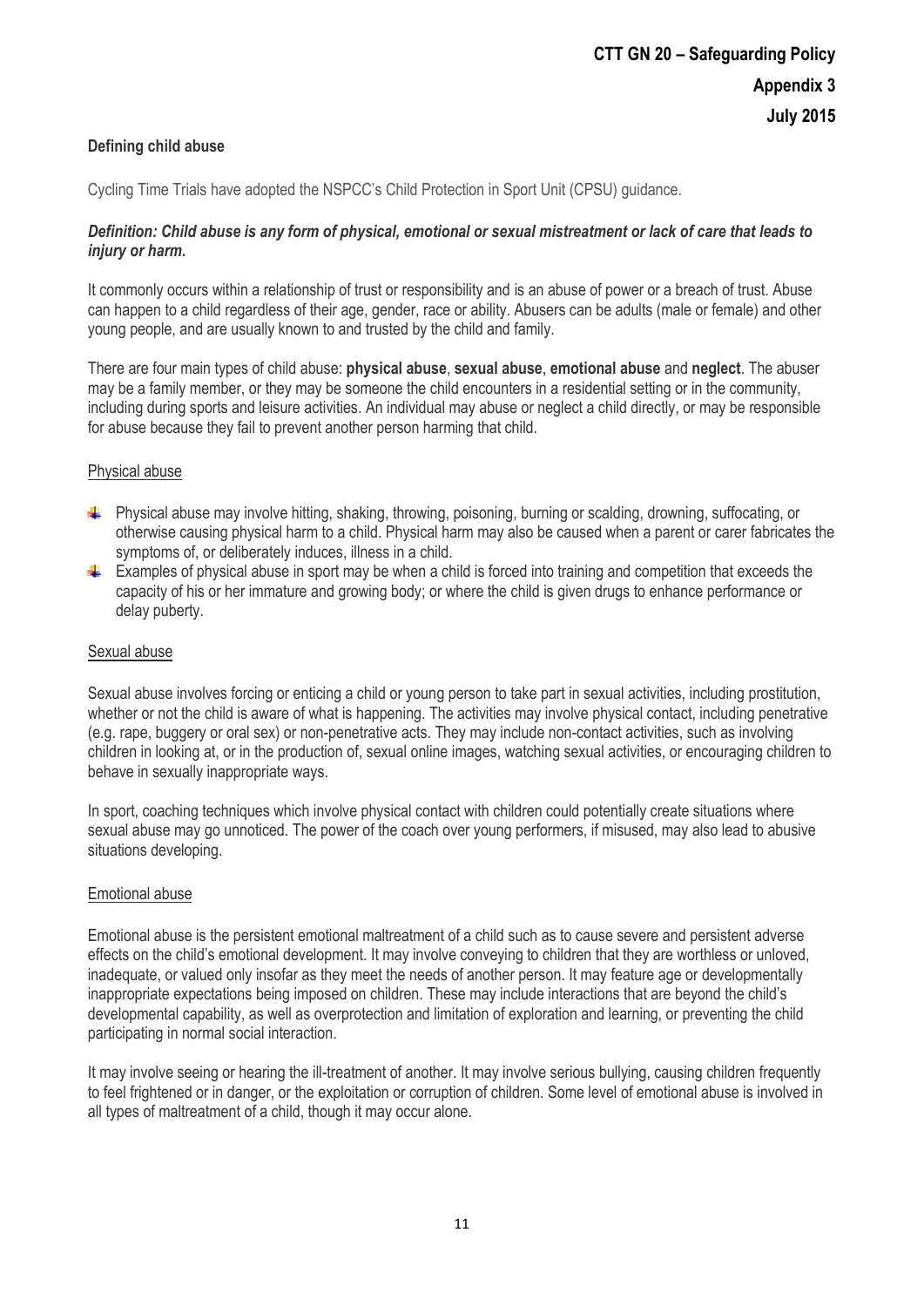Examples of emotional abuse in sport include subjecting children to constant criticism, name-calling, and sarcasm or bullying. Putting a child under consistent pressure to perform to unrealistically high standards is also a form of emotional abuse.

#### **Neglect**

Neglect is the persistent failure to meet a child's basic physical and/or psychological needs, likely to result in the serious impairment of the child's health or development. Neglect may occur during pregnancy as a result of maternal substance abuse. Once a child is born, neglect may involve a parent or carer failing to:

- **EXECUTER 19 FOOT ADDETER 10 FOOT ADDET** (including exclusion from home or abandonment)
- $\leftarrow$  protect a child from physical and emotional harm or danger
- $\uparrow$  ensure adequate supervision (including the use of inadequate care-givers)
- $\leftarrow$  ensure access to appropriate medical care or treatment.

It may also include neglect of, or unresponsiveness to, a child's basic emotional needs.

Examples of neglect in sport could include: not ensuring children are safe; exposing them to undue cold or heat, or exposing them to unnecessary risk of injury.

Abuse of children and young people with a disability

Other forms of abuse may include:

#### Racism

Children from black and minority ethnic groups (and their parents) are likely to have experienced harassment, racial discrimination and institutional racism. Although racism causes significant harm it is not, in itself, a category of abuse. All organisations working with children, including those operating where black and minority ethnic communities are numerically small, should address institutional racism, defined in the MacPherson Inquiry Report on Stephen Lawrence as '*the collective failure by an organisation to provide appropriate and professional service to people on account of their race, culture and/or religion*'.

It is important that sports leaders are sensitive to differing family patterns and lifestyles and to child-rearing patterns that vary across different racial, ethnic and cultural groups. **At the same time they must be clear that child abuse cannot be condoned for religious or cultural reasons.**

Sports Leaders should also be aware of the broader social factors that serve to discriminate against black and minority ethnic people. Working in a multi-racial and multicultural society requires professionals and organisations to be committed to equality in meeting the needs of all children and families, and to understand the effects of racial harassment, racial discrimination and institutional racism, as well as cultural misunderstanding or misinterpretation.

Sports Leaders should guard against myths and stereotypes - both positive and negative - of black and minority ethnic families. Anxiety about being accused of racist practice should not prevent the necessary action being taken to safeguard and promote a child's welfare.

All children, whatever their religious or cultural background, must receive the same care and safeguards with regard to abuse and neglect.

#### Bullying

Every child has the right to experience sport in a safe environment free from abuse and bullying. Cycling Time Trials is playing an important role in creating a positive ethos that challenges bullying by empowering young people to understand the impact of bullying, how best to deal with it and agree standards of behaviour.

For further help and advice, please contact Cycling Time Trials Safeguarding Officer (David Barry [\(safeguarding@cyclingtimetrials.org.uk](mailto:safeguarding@cyclingtimetrials.org.uk) ))